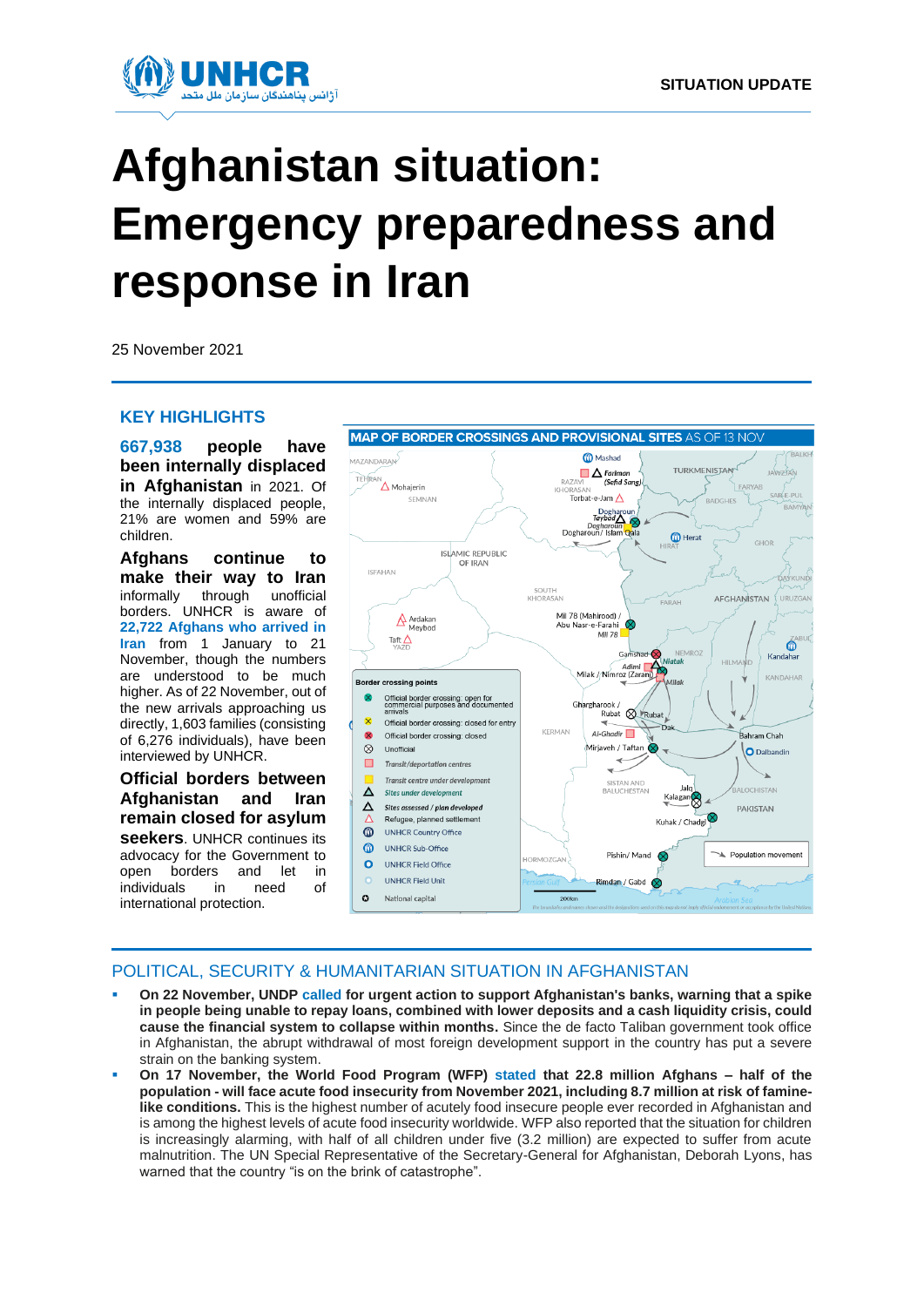

## DISPLACEMENT TO IRAN

- Since the beginning of the year, UNHCR identified 22.722 Afghans who newly arrived in Iran (who approached UNHCR receptions through 5,629 heads of households). As of 22 November, out of the new arrivals who directly approached UNHCR, 1,603 families (consisting of 6,276 individuals), have been interviewed by UNHCR.
	- o **30% are women, 27% are men and 44% are children** 25% (more than 1,500) of children are girls under the age of 18.
	- o **Half of the population who conducted interviews with UNHCR reside in Tehran province,**  followed by Khorasan Razavi province (20%) and Isfahan province (12%). Tehran is also the top drop-off province for new arrivals following their border crossings.
- **On 21 November, a member of the Iranian Parliament's National Security Commission, Jalil Rahimi Jahanabadi, called for the international community to fulfil its duty towards Afghan refugees and for the establishment of a regional task force to help them.** "Iran is one of the main destinations of Afghan refugees and due to the U.S. pressure and sanctions, we have no more capability to admit refugees", he stated.
- On 17 November, the Ambassador and Permanent Representative of Iran to the UN, Majid Takht **Ravanchi, warned that Afghanistan's neighbouring countries should be assisted as they handle the influx of refugees.** He highlighted that thousands of refugees have entered Iran since the U.S. withdrew its forces from Afghanistan and cautioned that the number could increase by thousands more as the winter approaches.
- Different **government officials, at various times and events, have unofficially stated that the number of new arrivals to Iran may range between 100,000-300,000**. UNHCR continues to face challenges in monitoring arrivals and verifying figures, due to the absence of a centralized registration system and continued lack of comprehensive and sustained access to border areas.

### RETURNS TO AFGHANISTAN

▪ **Afghans who are apprehended while trying to enter Iran continue to be returned to Afghanistan, despite UNHCR's non-return advisory and advocacy to provide asylum to those fleeing conflict**. Through its analysis of available data and information, UNHCR estimates that over 1,000 Afghans are being returned daily to their country by Iran. On 16 August 2021, UNHCR issued a **non-return advisory** for Afghanistan, which remains in place. UNHCR is seeking further clarity and reiterating the principle of nonrefoulment to the Government.

### REGIONAL REFUGEE PREPAREDNESS AND RESPONSE PLAN (RRPRP)

- On 25 August, UNHCR launched the **[Afghanistan Situation Regional Refugee Preparedness a](https://data2.unhcr.org/en/documents/details/88385)nd Response Plan (RRPRP)**, an inter-agency plan with 10 partners, focusing on preparedness, limited emergency response, and expanded support to regular programmes. UNHCR is currently leading the development of the 2022 RRP, with planning assumptions of a steady and ongoing flow of new arrivals into Iran from Afghanistan (with an expectation that, although the situation in Afghanistan is likely to further deteriorate, there will not be an observable mass influx into neighbouring countries), with borders likely to continue to be tightly managed. The 2022 RRP development is advancing, with a total budget of US\$258.7 million having been agreed with 15 partners, covering 8 sectors.
- UNHCR's Sub-Office in Kerman reported that, along with land levelling and grading at the Niatak site, **the renovation of the health post is also taking place.** In addition, according to BAFIA, it was confirmed that food items sent by UNHCR were distributed to 12,800 new arrivals. This included 11,800 persons who arrived between 24 August and 19 September 2021 at the Government-run Alghadir centre in Zahedan (Sistan and Baluchistan Province) and 1,000 individuals who arrived between 3 September and 6 September 2021 in Saravan, bordering Pakistan.
- In light of newly arrived persons moving towards urban centres, UNHCR is strongly advocating with BAFIA for a **complementary urban response**. This is also to avoid an encampment policy at the border and have a hybrid response, in line with UNHCR global policy. Activities being proposed for an urban response include cash-based assistance, as well as reinforcing UNHCR's regular activities like education and health support.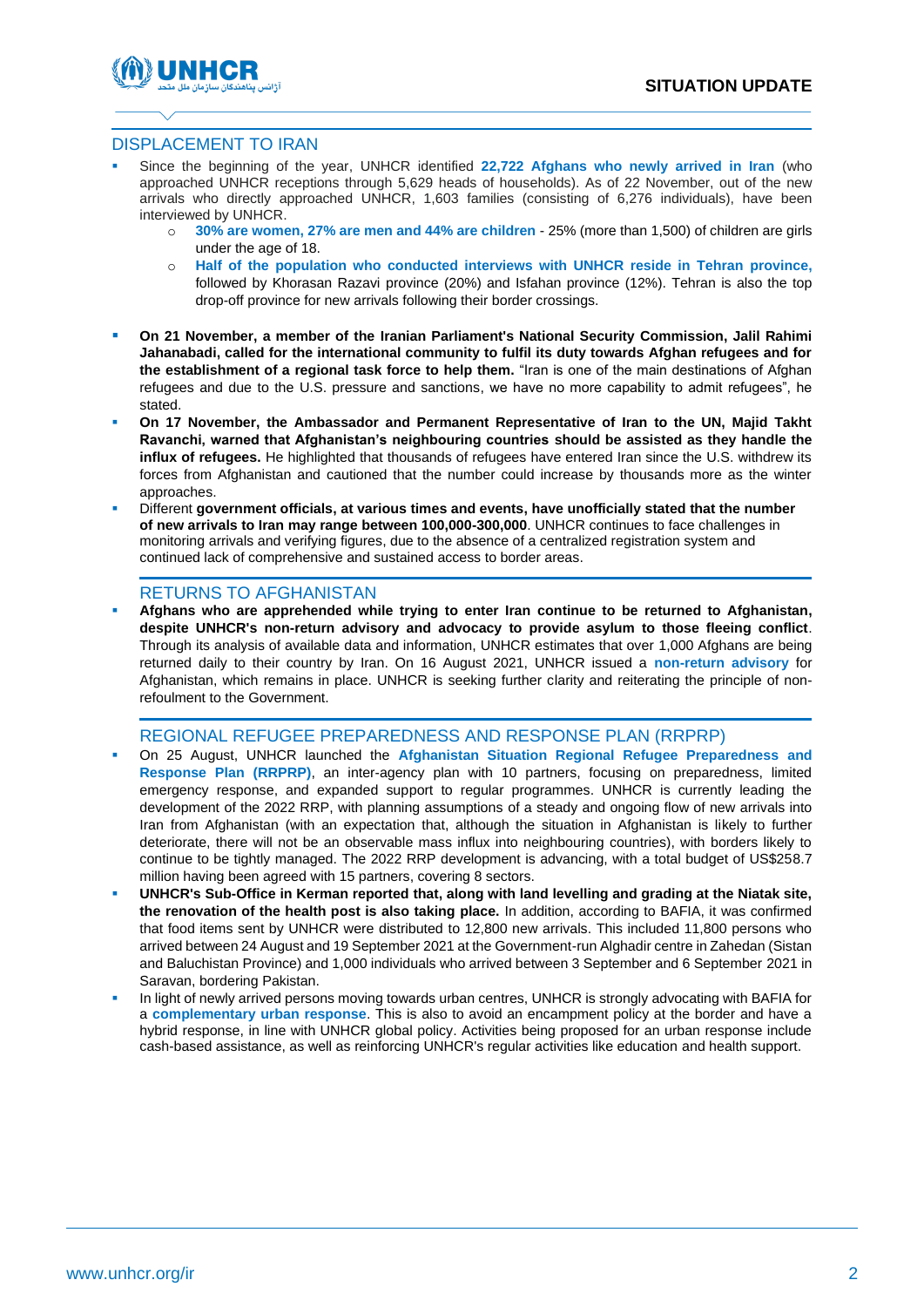

## **NATIONAL CONTINGENCY PLANNING**

The Government of Iran informed UNHCR that, under a worst-case scenario, they anticipate that up to **500,000 new arrivals from Afghanistan could enter Iran over 6-months**. In case of an influx, new arrivals would reportedly be granted access to Iranian territory and settled in locations along the border. Shelter, health and food would be the priorities to cope with the Government's scenario.

Such contingency planning is a Government-led process. UNHCR continues to seek additional guidance and clarity on various issues, including the status that will be conferred to new arrivals and the process for receiving them.

**UNHCR coordinates the refugee response among international actors in Iran**, with 18 participating UN agencies and international NGOs under its leadership, in line with the globally-agreed **Refugee Coordination Model**. UNHCR and BAFIA convene on a regular basis, through an agreed-upon biweekly/bilateral meeting. Discussions are ongoing around options for more inclusive coordination.

# FUNDING NEEDS

**For 2021, the [interagency regional funding](https://app.powerbi.com/view?r=eyJrIjoiM2M2NDMyZTgtZmQ4OC00ZDE1LWEyYWMtMTAxZDY2NzMyY2QxIiwidCI6ImU1YzM3OTgxLTY2NjQtNDEzNC04YTBjLTY1NDNkMmFmODBiZSIsImMiOjh9) needs are USD 299 million, including almost USD 131 million for UNHCR alone**.

**For Iran, interagency needs are USD 135.8 million, including USD 58.9 million for UNHCR.** As of 23 November, 3 of the 10 agencies participating under the RRRP have reported receiving a combined USD 28 million, indicating that the RRRP is 21% funded. This analysis is based on partners reporting new funding; however, the actual funding is likely higher, as many partners have not yet reported on the funding they have most recently received.

**UNHCR Iran's funding needs for both its regular and emergency programmes in 2021 are USD 112.1 million.** As of 23 November 2021, UNHCR's **overall programmes in Iran** (regular and emergency programming) were **54% funded**.

# FUNDING UPDATE

UNHCR is grateful for the critical support provided by donors who have contributed to the operation in Iran, as well as those who have contributed to UNHCR programmes with broadly earmarked and unearmarked funds. Whilst interest in the current emergency is relevant and opportune, UNHCR wishes to also highlight ongoing regular programming needs which are severely underfunded.

### **Earmarked contributions** | USD

Earmarked contributions for the Iran operation amount to some **20.4 million**

**European Union** 9.2 million | **Japan** 3.85 million | **United Kingdom** 2.69 million | **Denmark** 2 million | **Finland** 1.79 | **Italy** 1.77 | **Japan** 3.85 million | **Norway** 0.36 million | **Qatar Airways** 0.17 million | **Russian Federation** 0.1 million | **UNAIDS** 0.03 million

### **Major softly earmarked contributions** | USD

**Germany** 95.9 million **| Private donors Australia** 15.9 million **| Austria** 11.8 million **| Private donors Germany**  5.5 million **| Private donors Denmark** 5 million **| Denmark** 4.8 million **| Norway** 4.1 million **| Private donors United Kingdom** 3.8 million **| Private donors Spain** 3.6 million **| Japan** 2.9 million **| Private donors Republic of Korea**  2.8 million

Canada | Czech Republic | Iceland | Ireland | Jersey | Liechtenstein | Luxembourg | New Zealand | Poland | Slovakia | Slovenia | Spain | Private donors

### **Major unearmarked contributions** | USD

Special thanks to the major donors of unearmarked contributions

**Norway** 80 million **| Sweden** 75.4 million **| Private donors Spain** 69.3 million **| United Kingdom** 40.4 million **| Netherlands** 36.1 million **| Private donors Republic of Korea** 35.3 million **| Denmark** 34.6 million **| Private donors Japan** 27.7 million **| Germany** 26 million **| Japan** 23.4 million **| France** 20.2 million **| Private donors Italy**  17.6 million | **Switzerland** 16.4 million **| Private donors Sweden** 14.4 million **| Ireland** 12.5 million **| Belgium** 11.9 million **| Italy** 10.7 million